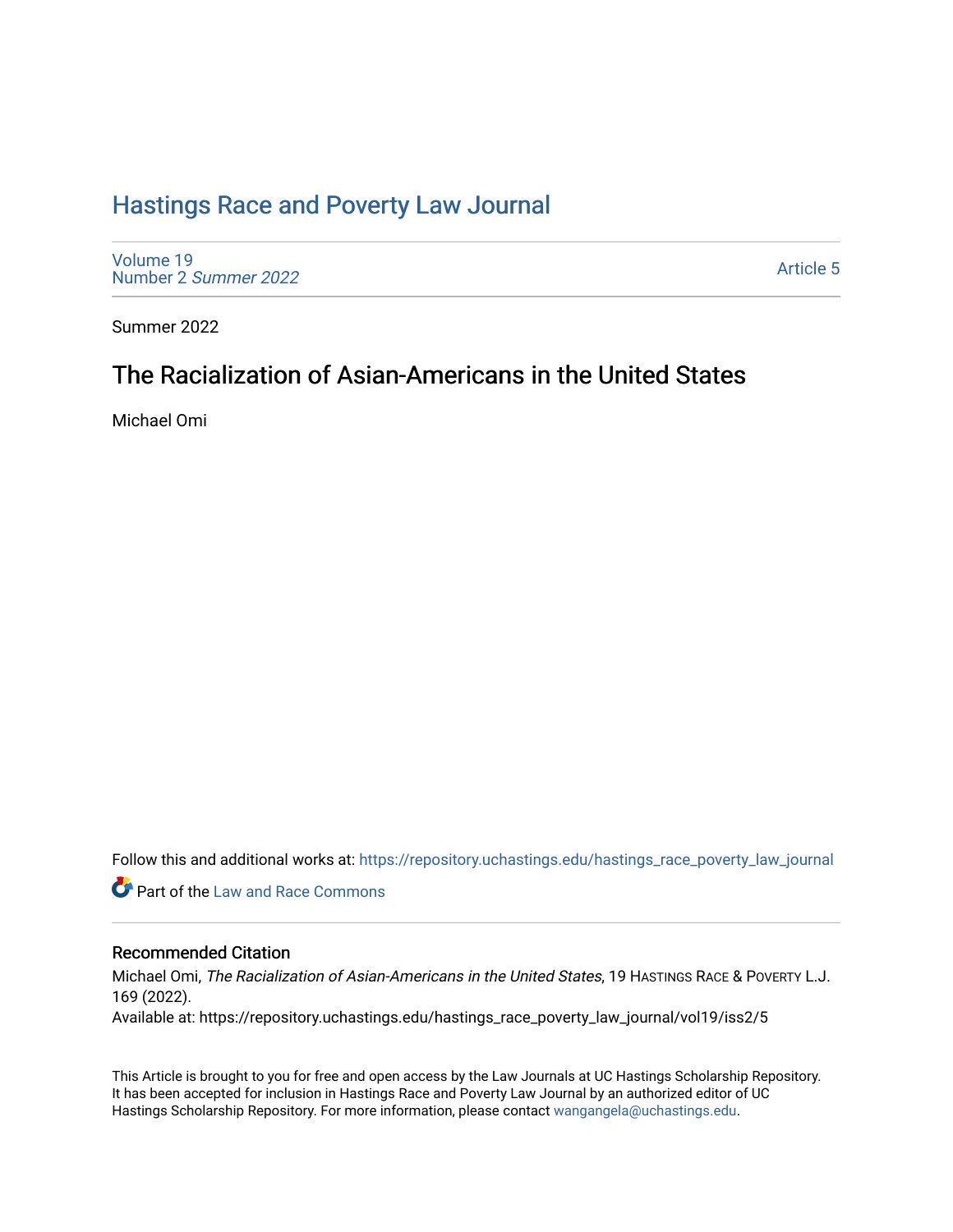# **UC HASTINGS CENTER FOR RACIAL AND ECONOMIC JUSTICE CONFERENCE: "CONNECTING THE THREADS THAT BIND: CONTEXTUALIZING LEGALIZED VIOLENCE AGAINST ASIAN AMERICANS"**

### **SEPTEMBER 10, 2021**

*Michael Omi, co-author of the groundbreaking book Racial Formation in the United States, gave a speech at the Center for Racial and Economic Justice Conference titled, "The Racialization of Asian-Americans in the United States." Featured here is a transcript of a Q&A between the moderator Carol Izumi and Omi.*

# **The Racialization of Asian-Americans in the United States**

MICHAEL OMI

### *Biography:*

Professor Emeritus of Ethnic Studies at the University of California, Berkeley.

Michael Omi is the co-author of Racial Formation in the United States, a groundbreaking work that transformed how we understand the social and historical forces that give race its changing meaning over time and place. The 3rd edition of the book was released in 2015. He is also the co-editor of Japanese American Millennials: Rethinking Generation, Community, and Diversity (2019). At Berkeley, he served as the Associate Director of the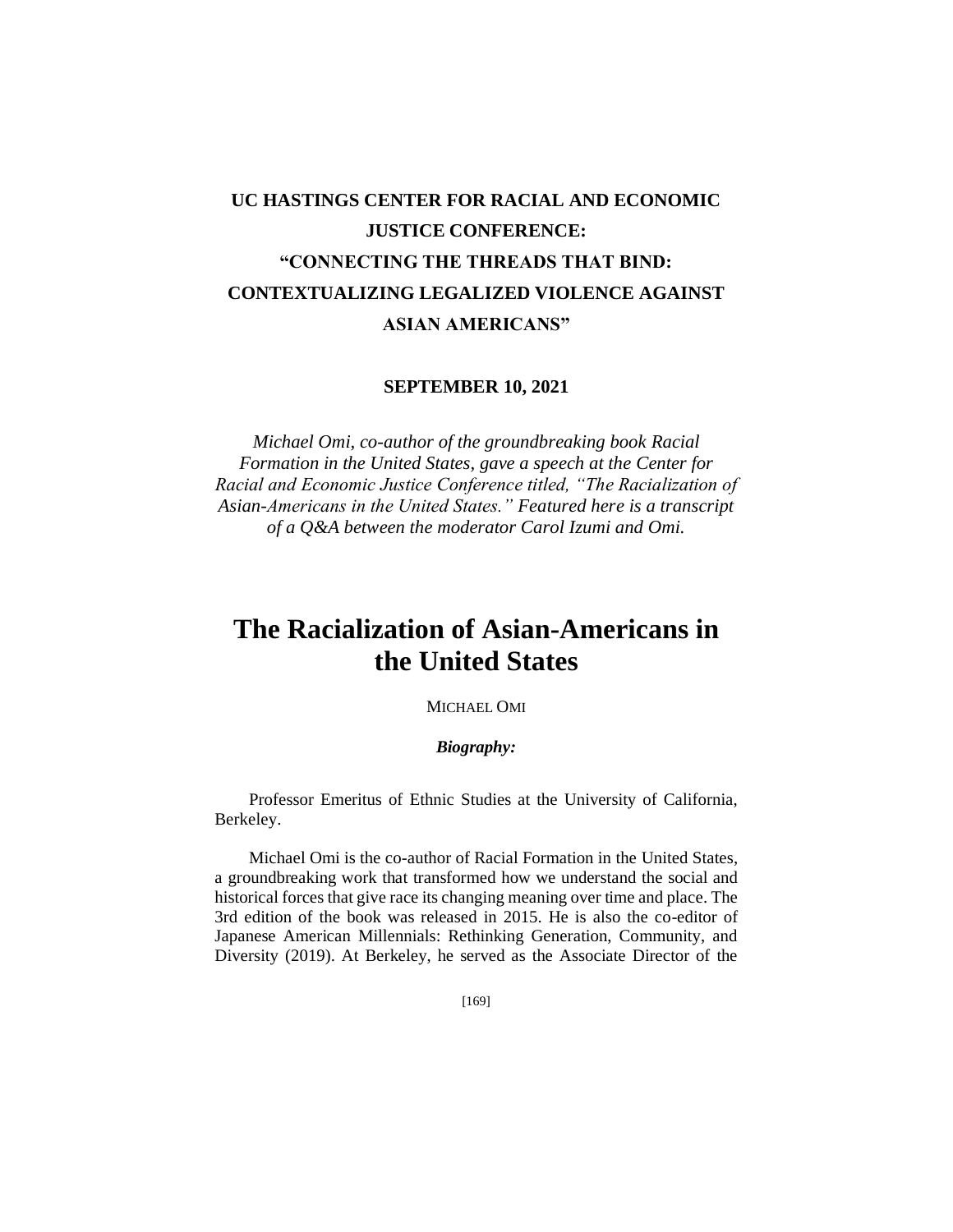Haas Institute for a Fair and Inclusive Society (HIFIS) from 2012-2016, and in 2020 he was the inaugural Chair of the Asian American Research Center (AARC). Professor Omi is a recipient of UC Berkeley's Distinguished Teaching Award — an honor bestowed on only 240 Berkeley faculty members since the award's inception in 1959.

## **Transcript**

## **QUESTION:**

Your groundbreaking work has changed the way we conceptualize race. How might we understand change, and continuity in the racial images and representations of Asians in the U.S.?

## **ANSWER:**

Thank you, Carol. I will try to address some of those questions, and hopefully do so in a concise manner to allow time for the other terrific speakers on this panel.

As Carol mentioned, most of my academic work has centered on the notion of race as a social concept. This work, with my co-author Howard Winant, critiques a prevailing notion of race as something fixed and static. It's a rejection of the idea of race as a biological or genetic category of human variation. There are many debates about about this idea within the genomic sciences, fields such as pharmacogenomics, and other related sciences as well. For the moment, I just want to say that most scientists agree that race cannot be defined with any precision as a biological or genetic category of human variation. Race is a social concept, I would argue, whose definition and meaning varies across time and place. What race means depends on the society one finds oneself in at a particular historical moment or juncture. Races are made. History is filled with examples of race-making where we can trace historical shifts in racial definitions and categories, and, perhaps more importantly, the meanings that we impart or attach to these different categories and definitions. Much of this history is a legal one, especially in how these definitions and categories, and the rights and privileges attached to them, get encoded within the law.

Asian Americans have experienced a rather unique form of racialization, if you will, and it's fundamentally a history, which some of the other panelists will detail, of exclusion. This history includes, for example, the denial of citizenship and legal rights as reflected in the restrictive immigrant laws between the 1882 Chinese Exclusion Act and the liberalization of those laws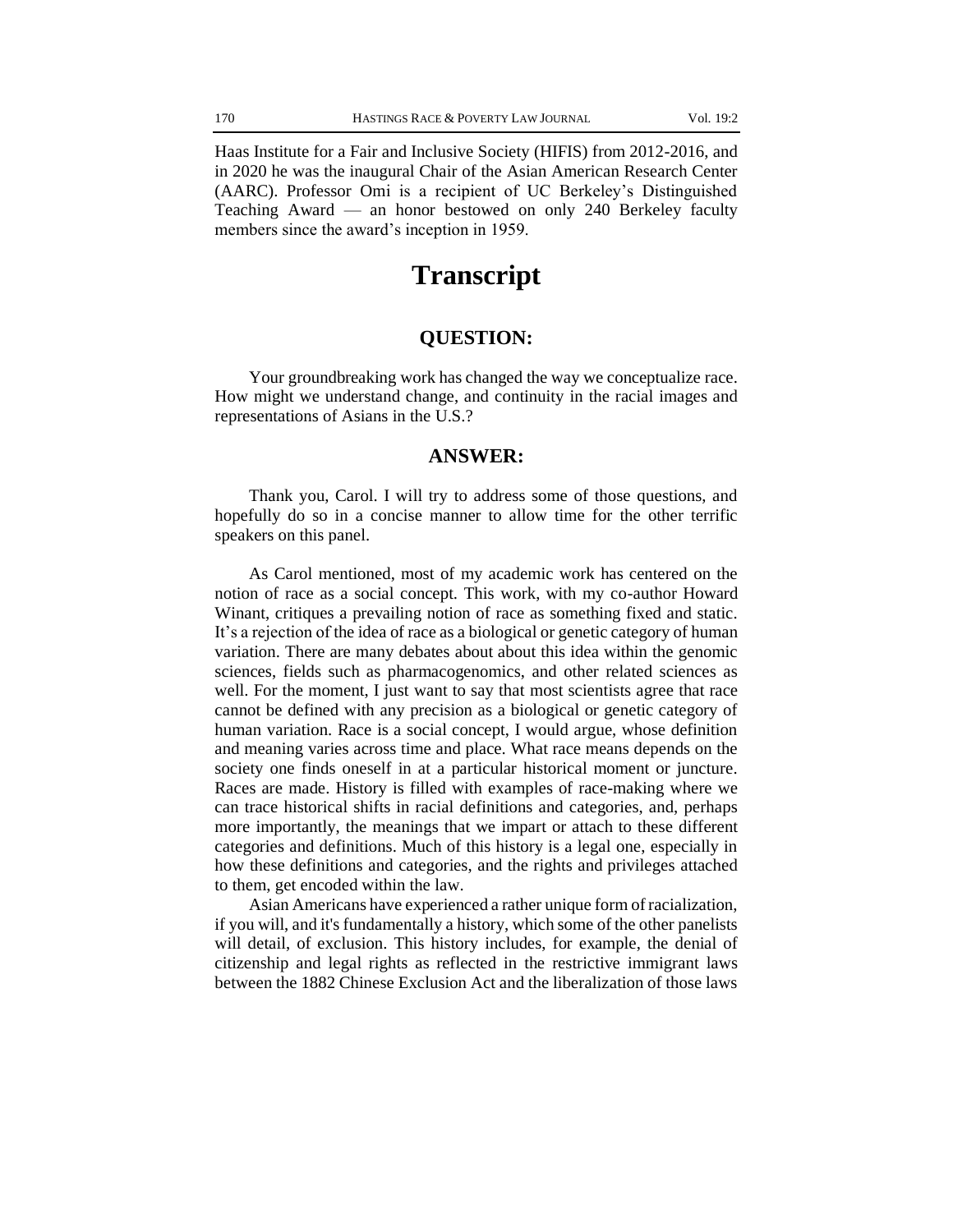in 1965. But also, we had the consequences of Asians being deemed ineligible for citizenship, which was affirmed in the Takao Ozawa case in 1922 and the Baghat Singh case in 1923. Both those cases raised troubling questions about what it meant to be white. And it might be interesting to note that the right to become a naturalized citizen, regardless of race, was not affirmed until the McCarran Walter Act in 1952.

As "aliens ineligible for citizenship," Asian Americans faced issues like the denial of legal rights to own property, both in the state of California and in a number of other states. Or, as in the case of California v. Hall in 1954, Chinese did not have the right to testify against whites in a court of law. And across historical time periods, there has been both persistence and change in the patterns and content of Asian American racialization. For much of the 19th and 20th century, Asian ethnic groups in the United States were regarded as a threat, the dreaded and feared "yellow peril." This image shifts in the 1960s, in the post-World War II era, to an emergent notion of Asian Americans as a group that was successfully assimilating into the mainstream of American life. There's historically always been this kind of dynamic between regarded as a threat or as a model minority, and there's a relationship between these images. They're not diametrically opposite images. Think about, for example, Asian Americans as a model minority who are seen as doing too well. They are overrepresented in colleges and universities and occupy key positions in the Silicon Valley economy. From this vantage point, Asian Americans "success" can be seen as a kind of racial threat. So, there's always a reciprocal dynamic regarding how Asians are racialized.

While the COVID pandemic has been given racial meaning as the "Wuhan virus," it's important to recognize that these negative representations of Asian Americans have very deep historical roots and precedents. For example, during the 1900s the Chinese were blamed for an outbreak of the bubonic plague in San Francisco. As a consequence, patterns of residential segregation were even more strictly enforced and the push to exclude other Asian immigrants received increased backing.

Another point regarding Asian Amerian racialization is that the prevailing state of U.S-Asia relations has always had a dramatic and profound impact on what happens to Asian Americans. The incarceration of Japanese Americans during World War II and the FBI surveillance of Chinese Americans during the 1950s McCarthy anti-Communist era are illustrative of this dynamic. Today, the nation's political and economic tensions with China regarding trade, human rights, claims to territorial waters are very clearly evident and increasing and impact Asian Americans. These political and economic tensions will have a profound effect on how Chinese Americans, as well as other Asian Americans, are viewed. Despite being here for several generations, Asian Americans are continually seen as "perpetual foreigners" whose citizenship and allegiance to the United States is always in question. They've always been seen as not truly part of the cultural and body politic.